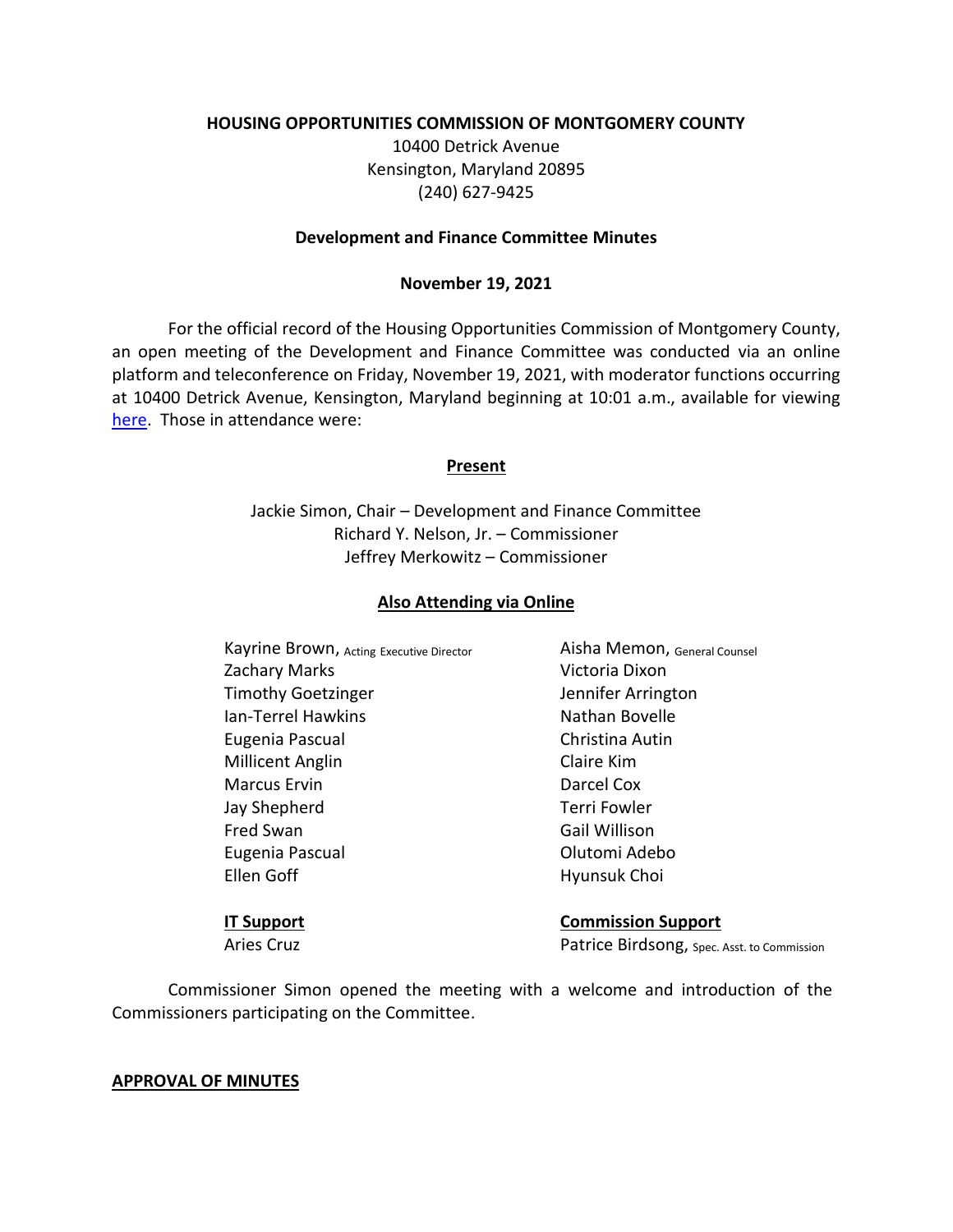Development and Finance Committee Minutes – November 19, 2021 Page 2

The minutes of the October 22, 2021 Development and Finance Committee were approved upon a motion by Commissioner Nelson and seconded by Commissioner Simon. Affirmative votes were cast by Commissioners Simon and Nelson. Commissioner Merkowitz abstained.

## **DISCUSSION ITEMS**

**1. Heritage Emory Grove: Approval of a Predevelopment Budget and Funding of Predevelopment Expenditures for Heritage Emory Grove; Approval to Sign Purchase Agreement for 17810 Washington Grove Lane; Review and Approve Terms for the Direct Transfer of Properties in Assemblage from the County Department of General Services; and Approval to Draw on the PNC Bank, N.A. Real Estate Line of Credit to Fund the Predevelopment Expenditures**

Zachary Marks, Chief Real Estate Officer, provided a presentation on recommending to the full Commission approval to authorize the Acting Executive Director to execute a purchase and sale agreement for the disposition of land and improvements at Emory Grove and Camp Hill Square to Hailey Development LC. The staff also requested approval of funds for associated disposition activities for the sale of Emory Grove Village and Camp Hill Square and for initial master planning activities, and to draw on PNC Real Estate Line of Credit.

There was discussion among the Commissioners and staff. Commissioner Merkowitz suggested that staff provide more history of Emory Grove Village and what happened there, and provide an update on what is taking place now. Commissioner Nelson suggested that some form of outreach be considered to the townhome community near Emory Grove.

A motion was made by Commissioner Nelson to move the item forward to the full Commission for approval at the December 8, 2021 monthly meeting. Commissioner Merkowitz seconded the motion. Affirmative votes were cast by Commissioners Simon, Nelson, and Merkowitz.

# **2. Cider Mill: Approval to Engage Eastern Concrete Construction to Replace Six Roofs at Cider Mill Apartments**

Millicent Anglin, Asset Manager, provided a presentation to recommend to the full Commission approval to engage Eastern Concrete Construction to replace six (6) roofs at Cider Mill Apartments.

Staff addressed questions of the Commissioners. A motion was made by Commissioner Nelson and seconded by Commissioner Merkowitz to recommend to the full Commission at the